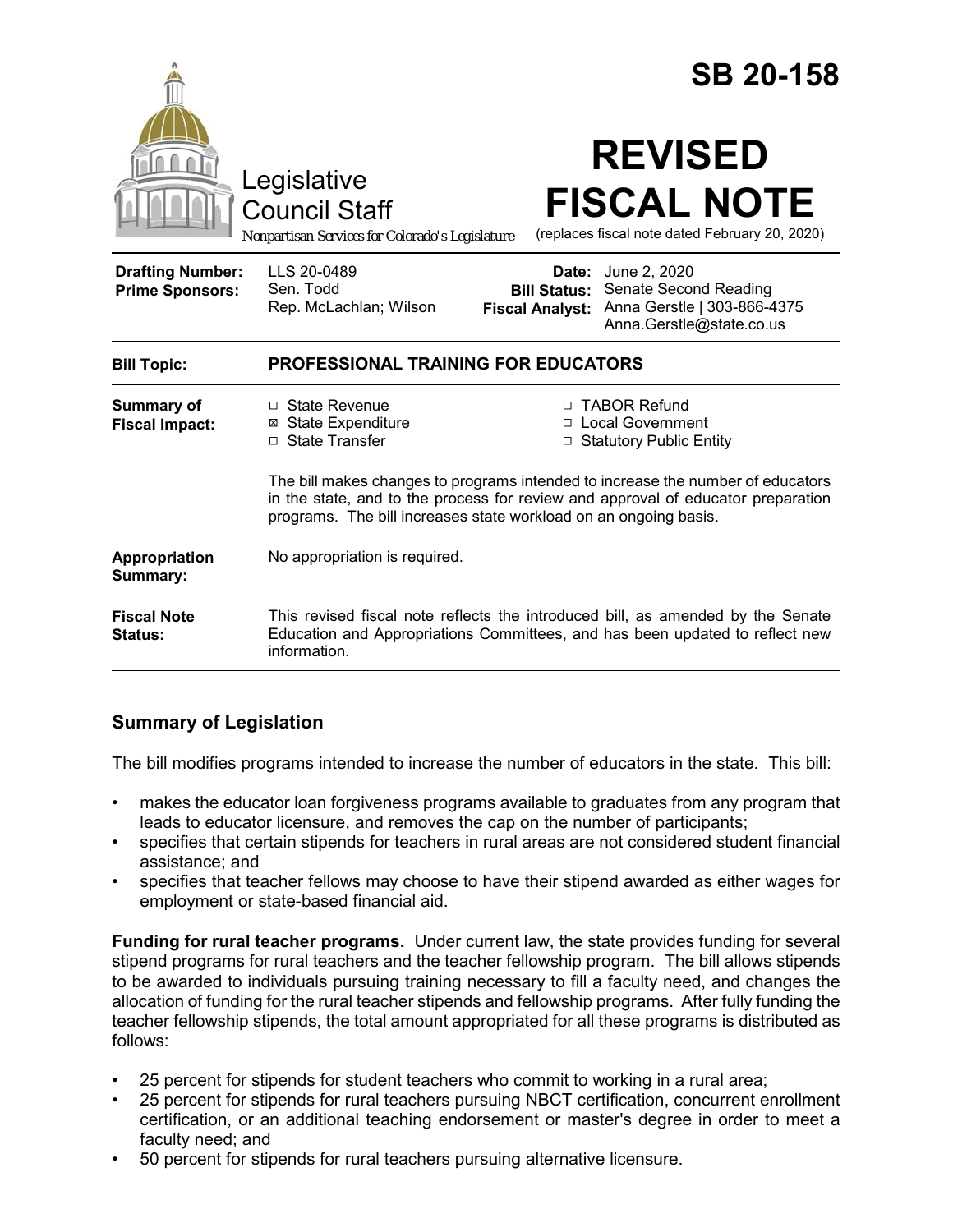June 2, 2020

The Department of Higher Education (DHE) may adjust the allocation percentages based on feedback from rural school districts. If any money remains after awarding teacher stipends, it may be used for stipends to rural special service providers pursuing certification. Any unexpended, unencumbered appropriations for the teacher fellowship program is available for the stipend programs.

**Educator preparation programs.** Under current law, the Department of Higher Education, in conjunction with the Colorado Department of Education (CDE), must review each educator preparation program offered by an institution of higher education no more than once every five years. After a review, the Colorado Commission on Higher Education (CCHE) may approve, place on probationary status, or terminate the program. The bill adds that CCHE may conditionally approve a program, and that the State Board of Education may recommend to the CCHE that a program be conditionally approved. In addition, the bill:

- requires that a program that is conditionally approved or on probationary status must receive additional reviews within the five year period;
- requires that CCHE policies include the process for programs to change their status, and the length of time a program can be conditionally approved or on probation;
- modifies the requirements that the CCHE and CDE must consider in approving educator preparation programs in the state; and
- requires that new educator preparation programs first be reviewed between 12 and 24 months after initial approval, and that modifications to existing programs related to field experiences or program delivery be submitted to CCHE for review.

In addition, the bill requires DHE to post on their website a description of existing programs and pathways that lead to teacher licensure, including alternative and traditional preparation programs, and teacher fellowship, grow your own educator, concurrent enrollment, teacher cadet, student teacher, teacher residency, and other similar pathways.

## **Background**

There are 52 educator preparation programs in Colorado that must meet the criteria and best practices in order to be approved and reauthorized every five years. These programs include 21 programs at institutions of higher education that are overseen by DHE, with assistance from CDE, and 31 alternative educator preparation programs overseen soley by CDE.

**Funding for teacher stipends and fellowship programs.** The teacher stipend programs provide stipends of up to \$4,800 or \$6,000 to teachers in rural areas who are pursuing NBCT, concurrent enrollment, or special services certification, who are pursuing alternative licensure, or who are completing their student teaching in the rural area. These programs are administered by the Center for Rural Education at the University of Northern Colorado.

The teacher fellowship program, which is administered by DHE, provides stipends of up to \$10,000 to teacher fellows in their last year of a teacher preparation program who commit to teaching in a rural are for two year. Stipend costs are split between state funding and funding from institutions of higher education.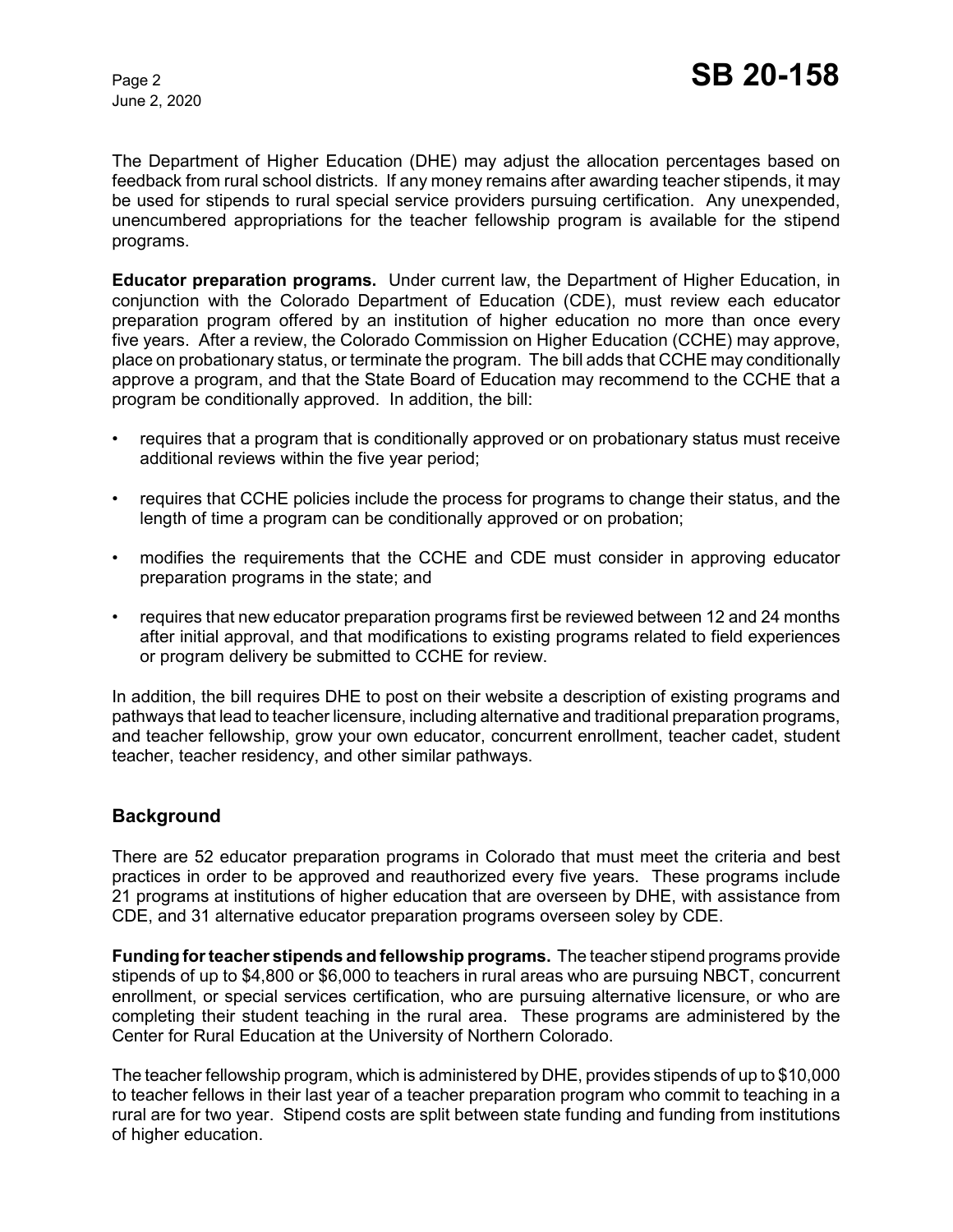June 2, 2020

## **State Expenditures**

The bill increases workload for CDE, DHE and CCHE to modify procedures for approving educator preparation programs, including changing the evaluative criteria, creating a conditional approval option, and modifying review schedules for new and conditionally approved programs. Workload will also increase for DHE to post the educator pathways online and maintain the information on an annual basis. This workload can be accomplished within current appropriations.

In addition, the bill increases workload for DHE and the University of Northern Colorado, which runs the stipend programs, to implement the changes to the teacher stipend and fellowship programs.

**Educator loan forgiveness.**Removing the cap on participants and modifying the eligible programs for the educator loan forgiveness program does not require additional appropriations; however, it may result in additional competition for funds and increased workload in DHE to handle additional applications. To the extent that the General Assembly provides additional funding for the program, participation will increase beyond the current cap.

**Teacher stipends.** The bill changes the allocation of state appropriations among the different teacher stipend and fellowship programs, as shown in Table 3 for informational purposes. DHE may adjust the percentages in future years, and any funding available after stipends have been awarded may be used as stipends for rural providers pursuing certification as a special services provider. The bill does not change the overall amount required for the programs, nor does it change the administrative effort required.

|                                                                      | <b>Current Law</b><br>Appropriation* | <b>Allocation</b><br><b>Under the Bill</b> |             |
|----------------------------------------------------------------------|--------------------------------------|--------------------------------------------|-------------|
| <b>Teacher Fellowship Stipends</b><br>\$500,000<br><b>Fully Fund</b> |                                      | \$150,000                                  |             |
| <b>Rural Teaching Stipends</b>                                       | \$617,000                            | Of Remaining:                              |             |
| NBCT, concurrent enrollment, faculty need                            |                                      | 25%                                        | \$241.750   |
| Student teachers                                                     |                                      | 25%                                        | \$241,750   |
| Alternative licensure                                                |                                      | 50%                                        | \$483,500   |
| Total                                                                | \$1,117,000                          |                                            | \$1,117,000 |

#### **Table 3 Funding for Teacher Stipend and Fellowship Programs FY 2019-20**

\**Excludes administrative costs*

## **Effective Date**

The bill takes effect upon signature of the Governor, or upon becoming law without his signature.